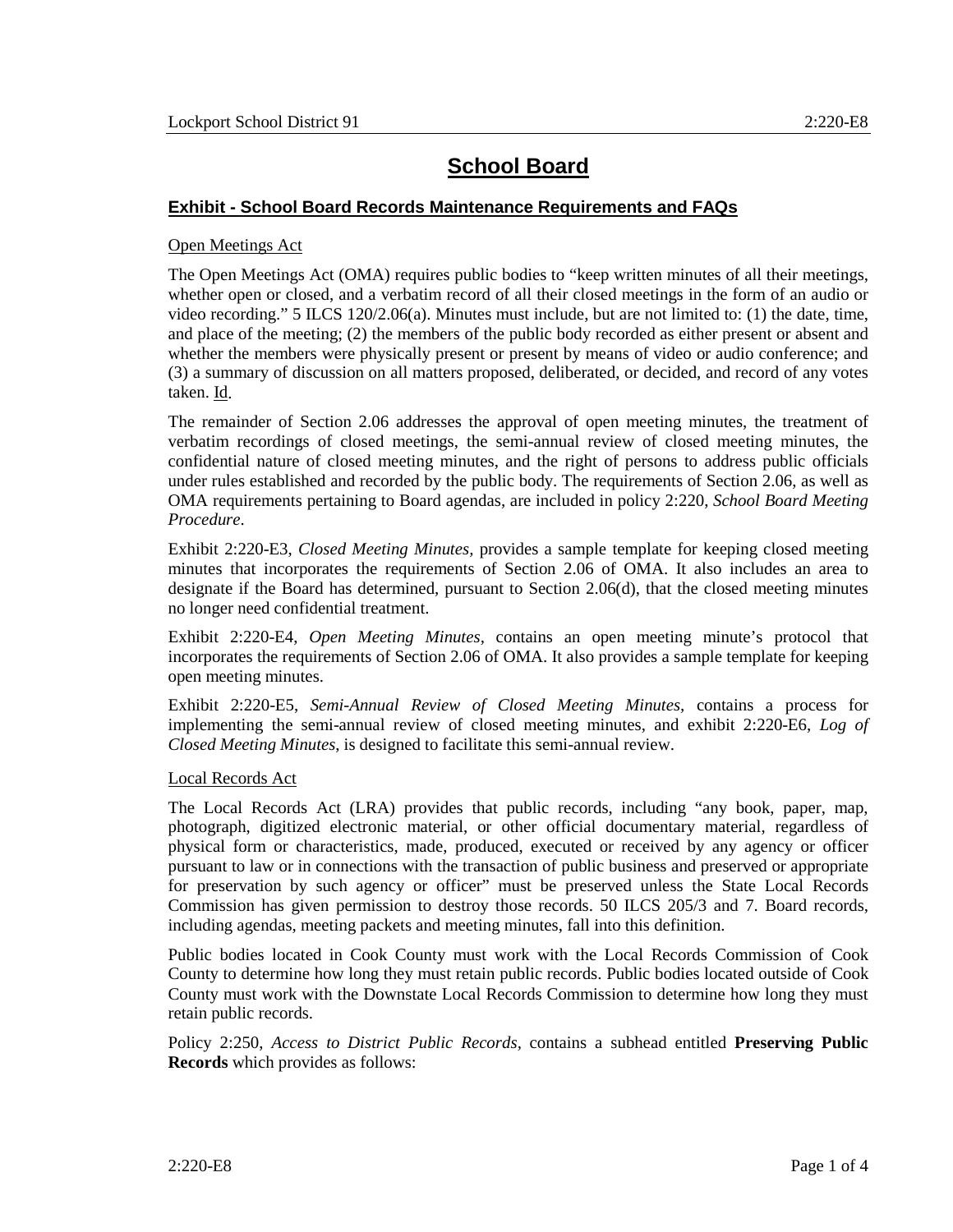Public records, including email messages, shall be preserved and cataloged if: (1) they are evidence of the District's organization, function, policies, procedures, or activities, (2) they contain informational data appropriate for preservation, (3) their retention is required by State or federal law, or (4) they are subject to a retention request by the Board Attorney (e.g., a litigation hold), District auditor, or other individual authorized by the School Board or State or federal law to make such a request. Unless its retention is required as described in items numbered 3 or 4 above, a public record, as defined by the Illinois Local Records Act, may be destroyed when authorized by the Local Records Commission.

See the sample policy, 2:200, *School Board Meeting Procedure,* for all relevant footnotes. Also see administrative procedure 2:250-AP2, *Protocols for Record Preservation and Development of Retention Schedules,* for recommendations regarding school district records retention protocols and links to web-based record management resources.

| Are you required to                                                                                                                                                                                                                                                                                        | Must they be semi-                                                                                                                   | May you release them to                                                                                                                                                                                                                                                                                                                                                                                                                                                                                                                                                                                                                                                                                                                                                                                                                                                                             | May you destroy them?                                                                                                                                                                                                                                                                                                                                                                                                                                                                                           |
|------------------------------------------------------------------------------------------------------------------------------------------------------------------------------------------------------------------------------------------------------------------------------------------------------------|--------------------------------------------------------------------------------------------------------------------------------------|-----------------------------------------------------------------------------------------------------------------------------------------------------------------------------------------------------------------------------------------------------------------------------------------------------------------------------------------------------------------------------------------------------------------------------------------------------------------------------------------------------------------------------------------------------------------------------------------------------------------------------------------------------------------------------------------------------------------------------------------------------------------------------------------------------------------------------------------------------------------------------------------------------|-----------------------------------------------------------------------------------------------------------------------------------------------------------------------------------------------------------------------------------------------------------------------------------------------------------------------------------------------------------------------------------------------------------------------------------------------------------------------------------------------------------------|
| approve them?                                                                                                                                                                                                                                                                                              | annually reviewed?                                                                                                                   | the public?                                                                                                                                                                                                                                                                                                                                                                                                                                                                                                                                                                                                                                                                                                                                                                                                                                                                                         |                                                                                                                                                                                                                                                                                                                                                                                                                                                                                                                 |
| Yes, within 30 days or at the No.<br>next subsequent meeting,<br>whichever is later.<br>A public body shall approve<br>the minutes of its open<br>meeting within 30 days after<br>that meeting or at the public<br>body's second subsequent<br>regular meeting, whichever<br>is later. 5 ILCS 120/2.06(b). | Unlike the closed<br>meeting requirement,<br>OMA does not contain<br>semi-annual review<br>requirements for open<br>meeting minutes. | Yes, must within ten days<br>after minutes are approved.<br>The minutes of meetings<br>open to the public shall be<br>available for public<br>inspection within 10 days<br>after the approval of such<br>minutes by the public body.<br>Beginning July 1, 2006, at<br>the time it complies with<br>other requirements of this<br>subsection, a public body<br>that has a website that the<br>full-time staff of the public<br>body maintains shall post<br>the minutes of a regular<br>meeting of its governing<br>body open to the public on<br>the public body's website<br>within 10 days after the<br>approval of the minutes by<br>the public body. Beginning<br>July 1, 2006, any minutes of<br>meetings open to the public<br>posted on the public body's<br>website shall remain posted<br>on the website for at least<br>60 days after their initial<br>posting. 5 ILCS<br>$120/2.06(b)$ . | No.<br>There is no OMA<br>provision permitting the<br>destruction of open<br>meeting minutes, and they<br>must be preserved unless<br>the State Local Records<br><b>Commission has given</b><br>permission to destroy<br>them.<br>If a public body would like<br>to destroy open meeting<br>minutes, then it must<br>comply with the LRA and<br>work with its Local<br>Records Commission. It is<br>highly unlikely, however,<br>that the Local Records<br>Commission would<br>approve of their<br>destruction. |

Open Meeting Minutes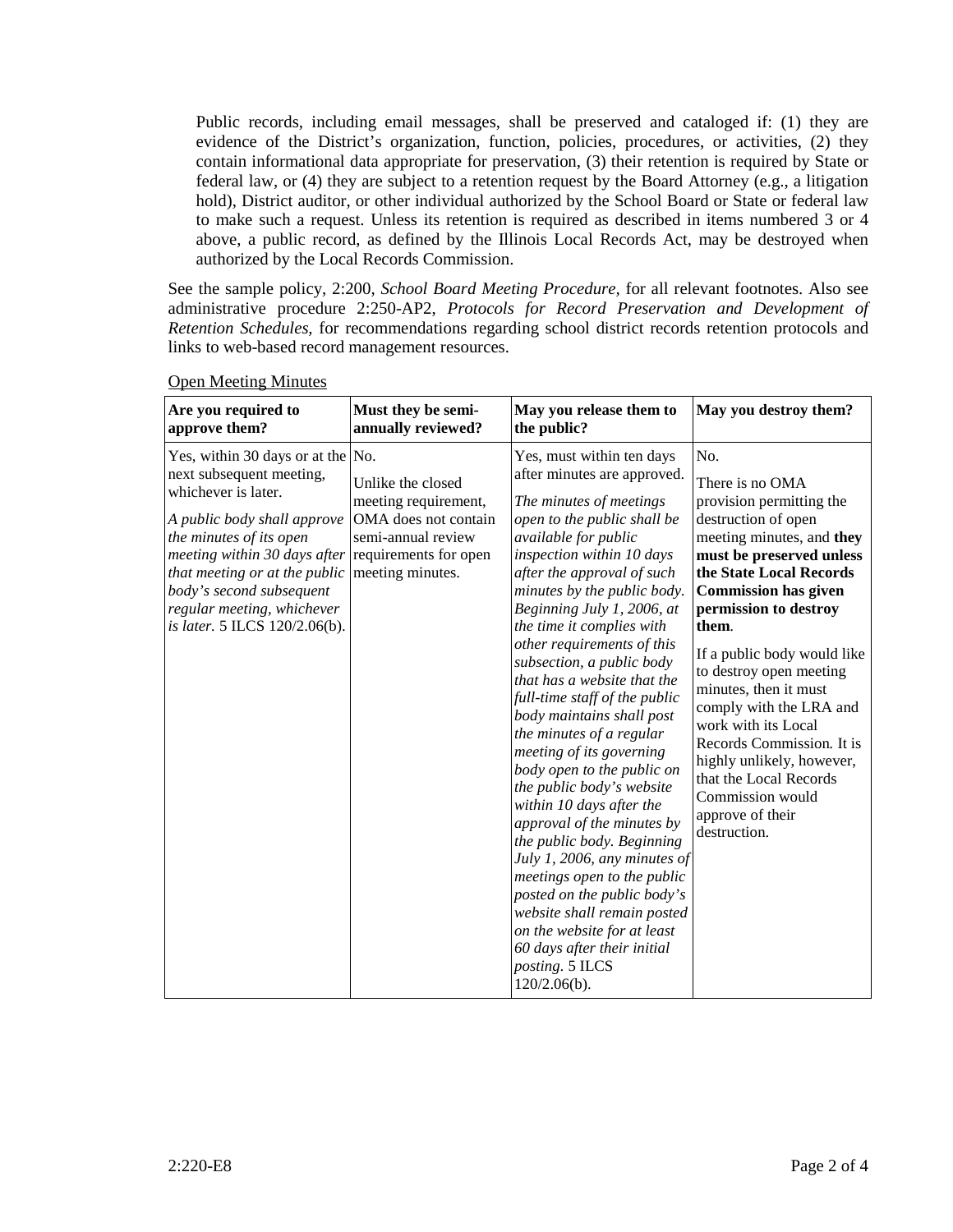## Open Meeting Verbatim Recordings

| Are you required to<br>approve them?                                                         | Must they be semi-<br>annually reviewed?                                                                                                                                                                                                          | May you release them to<br>the public?                                                                                                                                                                                                                                                                                                                               | May you destroy them?                                                                                                                               |
|----------------------------------------------------------------------------------------------|---------------------------------------------------------------------------------------------------------------------------------------------------------------------------------------------------------------------------------------------------|----------------------------------------------------------------------------------------------------------------------------------------------------------------------------------------------------------------------------------------------------------------------------------------------------------------------------------------------------------------------|-----------------------------------------------------------------------------------------------------------------------------------------------------|
| No.                                                                                          | No.                                                                                                                                                                                                                                               | Yes.                                                                                                                                                                                                                                                                                                                                                                 | Possibly.                                                                                                                                           |
| OMA does not require<br>public bodies to approve<br>verbatim recordings of open<br>meetings. | Unlike the closed<br>meeting requirement,<br>OMA does not require<br>public bodies to keep<br>verbatim recordings of<br>open meetings. OMA<br>does not contain semi-<br>annual review<br>requirements for open<br>meeting verbatim<br>recordings. | Unlike the closed meeting<br>requirement, OMA does<br>not require public bodies to<br>keep verbatim recordings of it must comply with the<br>open meetings. If a public<br>body makes verbatim<br>recordings of open<br>meetings, then such<br>recordings are subject to<br>public disclosure pursuant<br>to the Freedom of<br>Information Act (5 ILCS)<br>$140/$ ). | If a public body would like<br>to destroy open meeting<br>verbatim recordings, then<br>LRA and work with its<br><b>Local Records</b><br>Commission. |

# Closed Meeting Minutes

| Yes.<br>No.<br>Yes, if prerequisites are<br>Yes.<br>met.<br>There is no OMA<br>OMA does not directly state <i>Each public body shall</i><br>public bodies are required to <i>periodically</i> , but not less<br>provision permitting the<br>Minutes of meetings closed<br>destruction of closed<br>approve closed meeting<br>than semi-annually,<br>to the public shall be<br>minutes, nor does it set a<br>meet to review all<br>available only after the<br>time frame for such<br>existing minutes of all<br>public body determines that<br>the State Local Records<br>approval. However, OMA<br>it is no longer necessary to<br>prior closed meetings<br>(this includes records<br><b>Commission has given</b><br>Section $2.06(d)$ requires<br>protect the public interest<br>public bodies to meet at<br>from all time that the<br>or the privacy of an<br>permission to destroy<br>least semi-annually to<br>board has been in<br>individual by keeping them<br>them.<br>"review minutes of all<br>confidential. 5 ILCS<br>existence). At such<br>In addition, per OMA<br>closed meetings." 5 ILCS<br>120/2.06(f).<br>meetings a<br>Section 2.06(f), as<br>$120/2.06(d)$ .<br>determination shall be<br>amended by P.A. 99-515:<br>made, and reported in<br>Moreover, OMA Section<br>an open session that $(1)$<br>No minutes of meetings<br>$2.06(c)$ specifically allows<br>the need for<br>closed to the public shall<br>the destruction of closed<br>confidentiality still<br>meeting verbatim | Are you required to<br>approve them? | Must they be semi-<br>annually reviewed? | May you release them to<br>the public? | May you destroy them?                                                                                                                                                                                                               |
|-----------------------------------------------------------------------------------------------------------------------------------------------------------------------------------------------------------------------------------------------------------------------------------------------------------------------------------------------------------------------------------------------------------------------------------------------------------------------------------------------------------------------------------------------------------------------------------------------------------------------------------------------------------------------------------------------------------------------------------------------------------------------------------------------------------------------------------------------------------------------------------------------------------------------------------------------------------------------------------------------------------------------------------------------------------------------------------------------------------------------------------------------------------------------------------------------------------------------------------------------------------------------------------------------------------------------------------------------------------------------------------------------------------------------------------------------------------------------------------------------------------|--------------------------------------|------------------------------------------|----------------------------------------|-------------------------------------------------------------------------------------------------------------------------------------------------------------------------------------------------------------------------------------|
| those minutes or $(2)$ that<br>official storage location,<br>conditions are met, one of<br>the minutes or portions<br>which is that "the public<br>thereof no longer<br>body or by court order. 5<br>body approves minutes of<br>require confidential<br>ILCS 120/2.06(f).<br>the closed meeting that meet<br>treatment and are<br>the written minutes<br>available for public<br>requirements of subsection<br>to destroy closed meeting<br>inspection. 5 ILCS<br>(a) of this Section." 5 ILCS<br>minutes, then it must<br>$120/2.06(d)$ .<br>$120/2.06(c)(2)$ . Both of<br>these tasks would be<br>work with its Local<br>difficult to achieve if closed<br>meeting minutes were not<br>highly unlikely, however,<br>first approved.<br>that the Local Records<br>Commission would<br>One practice is to approve                                                                                                                                                                                                                                                                                                                                                                                                                                                                                                                                                                                                                                                                                        | recordings only if certain           | exists as to all or part of              |                                        | meeting minutes, and they<br>must be preserved unless<br>be removed from the public<br>body's main office or<br>except by vote of the public<br>If a public body would like<br>comply with the LRA and<br>Records Commission. It is |